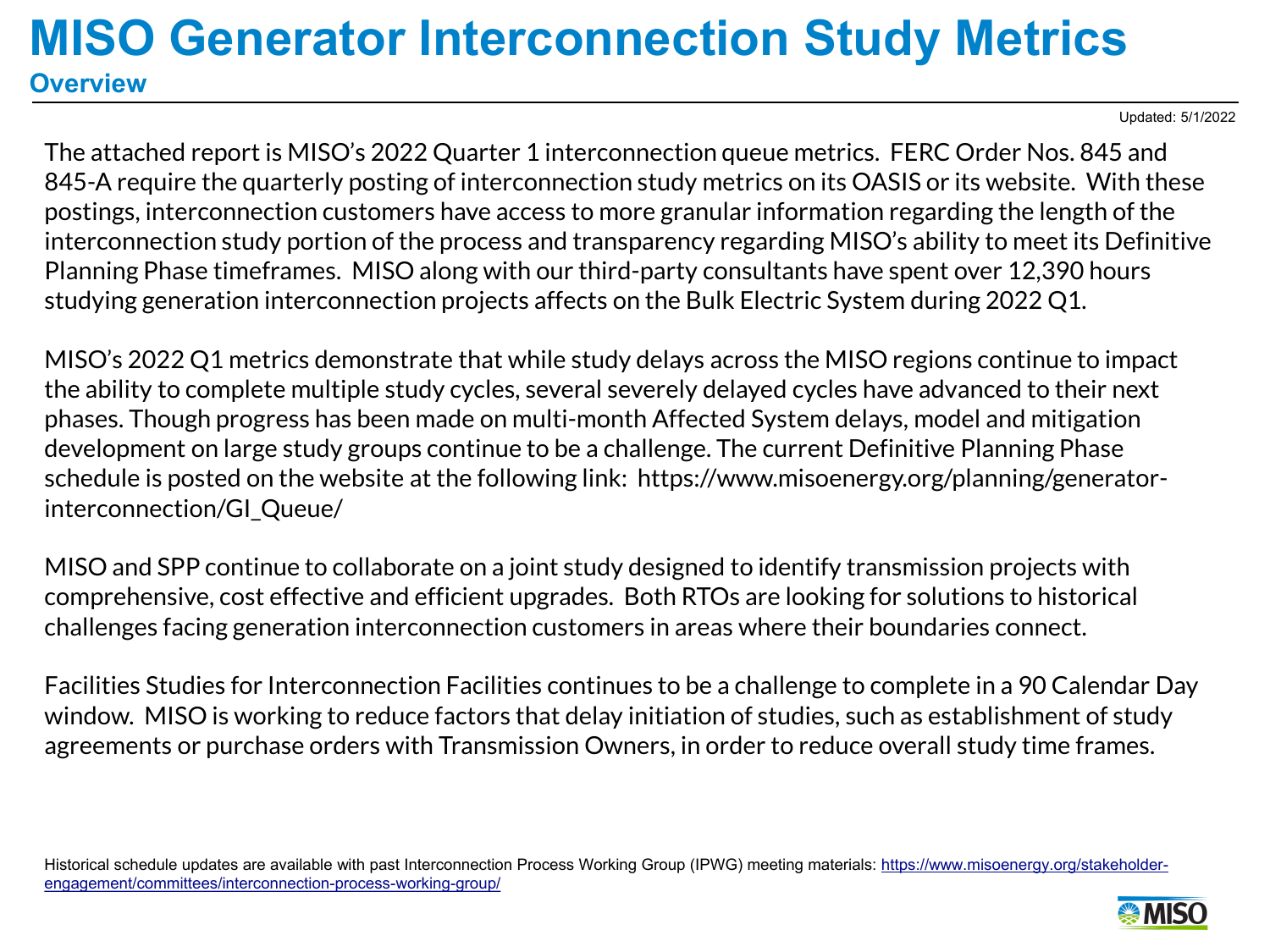**3.4.2.1 Preliminary Interconnection System Impact Studies in Definitive Planning Phase I**

Updated: 5/1/2022

|                                           |                   |          |          | 2022     |          |                                                                                                                                                                  |
|-------------------------------------------|-------------------|----------|----------|----------|----------|------------------------------------------------------------------------------------------------------------------------------------------------------------------|
|                                           |                   | 1st Qtr. | 2nd Qtr. | 3rd Qtr. | 4th Qtr. |                                                                                                                                                                  |
| <b>Requests w/SIS Completed</b>           | (A)               | 0        |          |          |          | Number of Interconnection Requests that had Preliminary<br>System Impact Studies in Definitive Planning Phase I                                                  |
| SIS Completed > 120 days                  | (B)               | 0        |          |          |          | Number of Interconnection Requests that had Preliminary<br>System Impact Studies in Definitive Planning Phase I<br>exceeding 120 Calendar Days                   |
| <b>Requests Ongoing SIS &gt; 120 days</b> | (C)               | 502      |          |          |          | Number of Interconnection Requests with ongoing<br>incomplete Preliminary System Impact Studies in Definitive<br>Planning Phase I exceeding 120 Calendar Days    |
| SIS Mean # of days                        | (D)               |          |          |          |          | Mean time (in Calendar Days from 90 days after<br>Application deadline date), for Preliminary System Impact<br>Studies completed in Definitive Planning Phase I* |
| Percentage > 120 days per Total Complete  | $(E)=(B+C)/(A+C)$ | 100%     |          |          |          | Percentage of Interconnection Requests with Preliminary<br>System Impact Studies in Definitive Planning Phase I<br>exceeding 120 Calendar Days                   |

#### **3.4.2.1 Preliminary Interconnection System Impact Studies in Definitive Planning Phase I**

 **DPP-2020-Cycle-Central:** (0 Completed / 82 Ongoing)  **DPP-2021-Cycle-Central:** (0 Completed / 119 Ongoing)  **DPP-2020-Cycle-East (ATC):** (0 Completed / 37 Ongoing)  **DPP-2021-Cycle-East (ITC):** (0 Completed / 54 Ongoing)  **DPP-2021-Cycle-South:** (0 Completed / 144 Ongoing)  **DPP-2021-Cycle-West:** (0 Completed / 66 Ongoing)

**Active study groups during 1st Qtr. 2022**  $\blacksquare$  and  $\blacksquare$  and  $\blacksquare$  and  $\blacksquare$  and  $\blacksquare$  and  $\blacksquare$  and  $\blacksquare$  and  $\blacksquare$  and  $\blacksquare$  and  $\blacksquare$  and  $\blacksquare$  and  $\blacksquare$  and  $\blacksquare$  and  $\blacksquare$  and  $\blacksquare$  and  $\blacksquare$  and  $\bl$ 

Refer to the Definitive Planning Phase Schedule posted at [https://www.misoenergy.org/planning/generator-interconnection/GI\\_Queue/](https://www.misoenergy.org/planning/generator-interconnection/GI_Queue/) for current schedule updates. [Historical schedule updates are available with past Interconnection Process Working Group \(IPWG\) meeting materials: https://www.misoenergy.org/stakeholder](https://www.misoenergy.org/stakeholder-engagement/committees/interconnection-process-working-group/)engagement/committees/interconnection-process-working-group/

Refer to Section 3.4.2.1 of the **ATTACHMENT X – GENERATOR INTERCONNECTION PROCEDURES (GIP)** for an explanation of the MISO Generator Interconnection Study Metrics [Attachment X GIP.](https://cdn.misoenergy.org/Attachment%20X%20GIP330116.pdf)

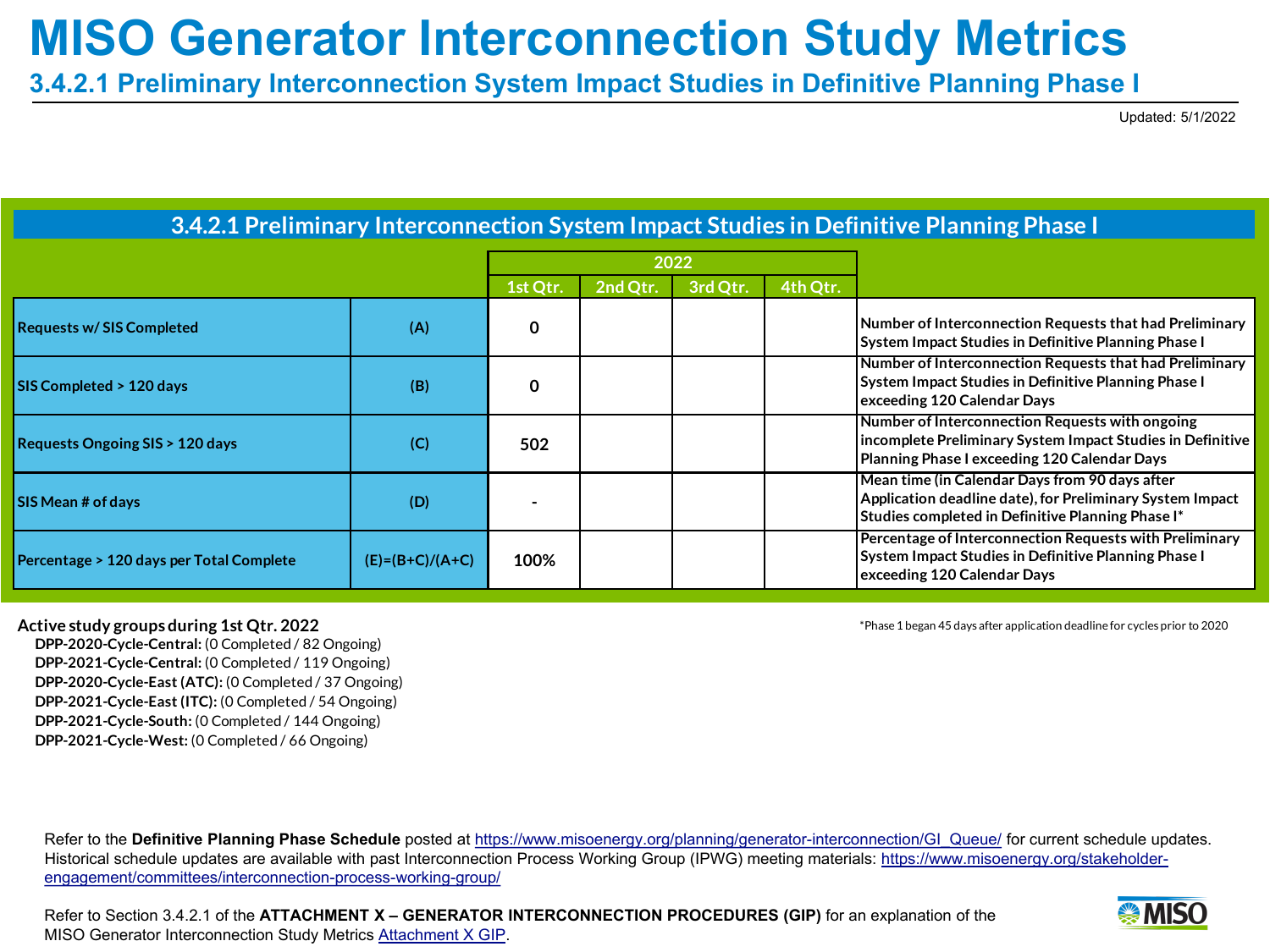**3.4.2.2 Revised Interconnection System Impact Studies in Definitive Planning Phase II**

Updated: 5/1/2022

#### **3.4.2.2 Revised Interconnection System Impact Studies in Definitive Planning Phase II**

|                                          |                   | 2022     |          |          |          |                                                                                                                                                           |
|------------------------------------------|-------------------|----------|----------|----------|----------|-----------------------------------------------------------------------------------------------------------------------------------------------------------|
|                                          |                   | 1st Qtr. | 2nd Qtr. | 3rd Qtr. | 4th Qtr. |                                                                                                                                                           |
| <b>Requests w/SIS Completed</b>          | (A)               | 80       |          |          |          | Number of Interconnection Requests that had Revised<br>System Impact Studies in Definitive Planning Phase II                                              |
| <b>SIS Completed &gt; 59 days</b>        | (B)               | 80       |          |          |          | Number of Interconnection Requests that had Revised<br>System Impact Studies in Definitive Planning Phase II<br>exceeding 59 Calendar Days                |
| <b>Requests Ongoing SIS &gt; 59 days</b> | (C)               | 270      |          |          |          | Number of Interconnection Requests with ongoing<br>incomplete Revised System Impact Studies in Definitive<br>Planning Phase II exceeding 59 Calendar Days |
| <b>SIS Mean # of days</b>                | (D)               | 349      |          |          |          | Mean time (in Calendar Days), for Revised System Impact<br>Studies completed in Definitive Planning Phase II                                              |
| Percentage > 59 days per Total Complete  | $(E)=(B+C)/(A+C)$ | 100%     |          |          |          | Percentage of Interconnection Requests with Revised<br>System Impact Studies in Definitive Planning Phase II<br>exceeding 59 Calendar Days                |

**Active study groups during 1st Qtr. 2022**

 **DPP-2019-Cycle-Central:** (0 Completed / 102 Ongoing)  **DPP-2019-Cycle-East (ATC):** (16 Completed / 0 Ongoing)  **DPP-2019-Cycle-East (ITC):** (28 Completed / 0 Ongoing)  **DPP-2019-Cycle-West:** (36 Completed / 0 Ongoing)  **DPP-2020-Cycle-East (ATC):** (0 Completed / 33 Ongoing)  **DPP-2020-Cycle-East (ITC):** (0 Completed / 29 Ongoing)  **DPP-2020-Cycle-South:** (0 Completed / 65 Ongoing)  **DPP-2020-Cycle-West:** (0 Completed / 41 Ongoing)

Refer to the Definitive Planning Phase Schedule posted at [https://www.misoenergy.org/planning/generator-interconnection/GI\\_Queue/](https://www.misoenergy.org/planning/generator-interconnection/GI_Queue/) for current schedule updates. [Historical schedule updates are available with past Interconnection Process Working Group \(IPWG\) meeting materials: https://www.misoenergy.org/stakeholder](https://www.misoenergy.org/stakeholder-engagement/committees/interconnection-process-working-group/)engagement/committees/interconnection-process-working-group/

Refer to Section 3.4.2.2 of the **ATTACHMENT X – GENERATOR INTERCONNECTION PROCEDURES (GIP)** for an explanation of the MISO Generator Interconnection Study Metrics [Attachment X GIP.](https://cdn.misoenergy.org/Attachment%20X%20GIP330116.pdf)

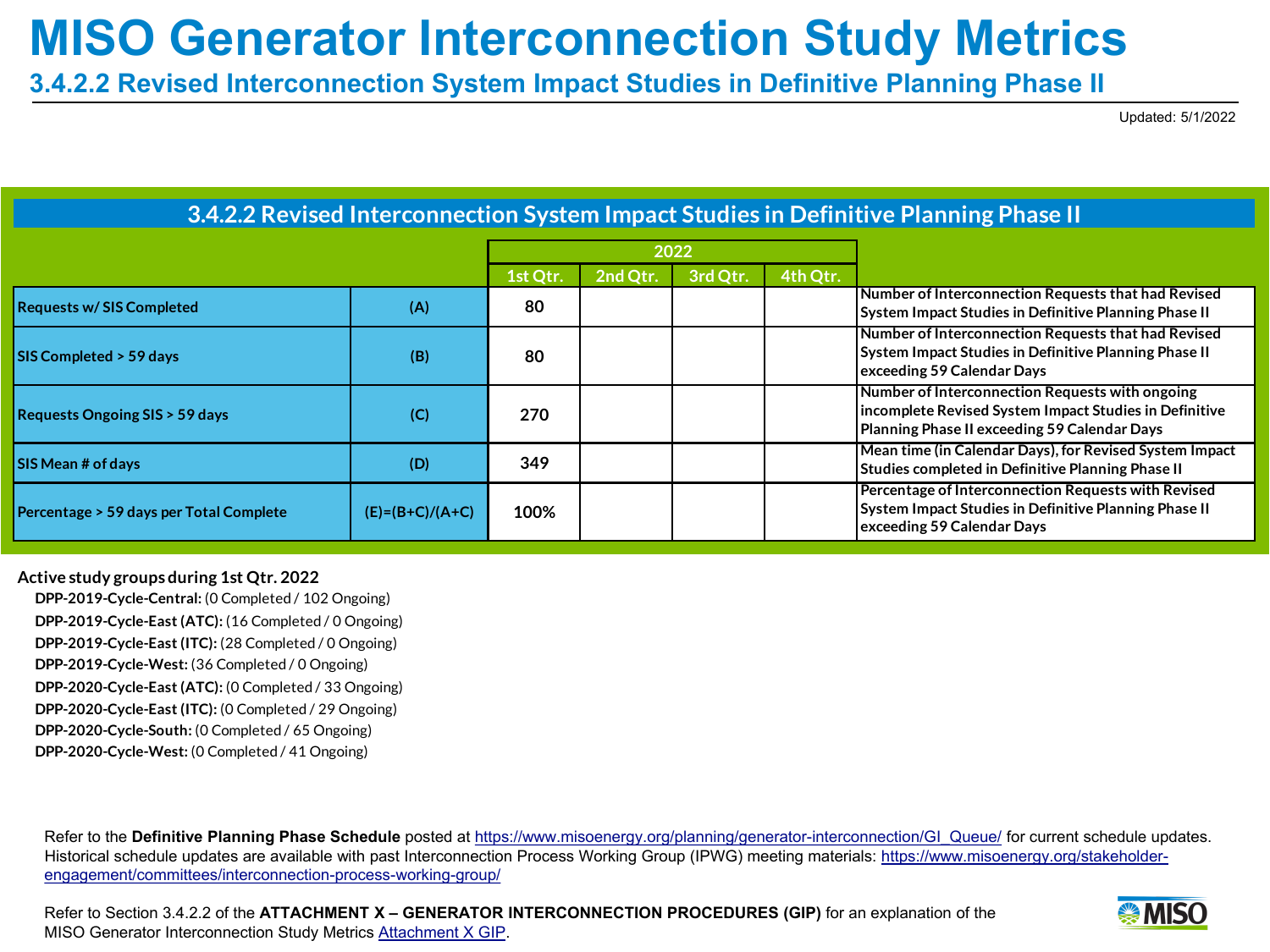**3.4.2.3 Final Interconnection System Impact Studies in Definitive Planning Phase III**

Updated: 5/1/2022

|                                          |                   |          |          | 2022     |          |                                                                                                                                                          |
|------------------------------------------|-------------------|----------|----------|----------|----------|----------------------------------------------------------------------------------------------------------------------------------------------------------|
|                                          |                   | 1st Qtr. | 2nd Qtr. | 3rd Otr. | 4th Qtr. |                                                                                                                                                          |
| <b>Requests w/SIS Completed</b>          | (A)               | 0        |          |          |          | Number of Interconnection Requests that had Final System<br>Impact Studies in Definitive Planning Phase III                                              |
| <b>SIS Completed &gt; 44 days</b>        | (B)               | 0        |          |          |          | Number of Interconnection Requests that had Final System<br>Impact Studies in Definitive Planning Phase III exceeding 44<br><b>Calendar Days</b>         |
| <b>Requests Ongoing SIS &gt; 44 days</b> | (C)               | 0        |          |          |          | Number of Interconnection Requests with ongoing<br>Incomplete Final System Impact Studies in Definitive<br>Planning Phase III exceeding 44 Calendar Days |
| <b>SIS Mean # of days</b>                | (D)               |          |          |          |          | Mean time (in Calendar Days), for Final System Impact<br>Studies completed in Definitive Planning Phase III                                              |
| Percentage > 44 days per Total Complete  | $(E)=(B+C)/(A+C)$ |          |          |          |          | Percentage of Interconnection Requests with Final System<br>Impact Studies in Definitive Planning Phase III exceeding 44<br><b>Calendar Days</b>         |

**3.4.2.3 Final Interconnection System Impact Studies in Definitive Planning Phase III**

**Active study groups during 1st Qtr. 2022 DPP-2019-Cycle-East (ATC):** (0 Completed / 16 Ongoing)

 **DPP-2019-Cycle-East (ITC):** (0 Completed / 28 Ongoing)

 **DPP-2019-Cycle-West:** (0 Completed / 36 Ongoing)

Refer to the Definitive Planning Phase Schedule posted at [https://www.misoenergy.org/planning/generator-interconnection/GI\\_Queue/](https://www.misoenergy.org/planning/generator-interconnection/GI_Queue/) for current schedule updates. [Historical schedule updates are available with past Interconnection Process Working Group \(IPWG\) meeting materials: https://www.misoenergy.org/stakeholder](https://www.misoenergy.org/stakeholder-engagement/committees/interconnection-process-working-group/)engagement/committees/interconnection-process-working-group/

Refer to Section 3.4.2.3 of the **ATTACHMENT X – GENERATOR INTERCONNECTION PROCEDURES (GIP)** for an explanation of the MISO Generator Interconnection Study Metrics [Attachment X GIP.](https://cdn.misoenergy.org/Attachment%20X%20GIP330116.pdf)

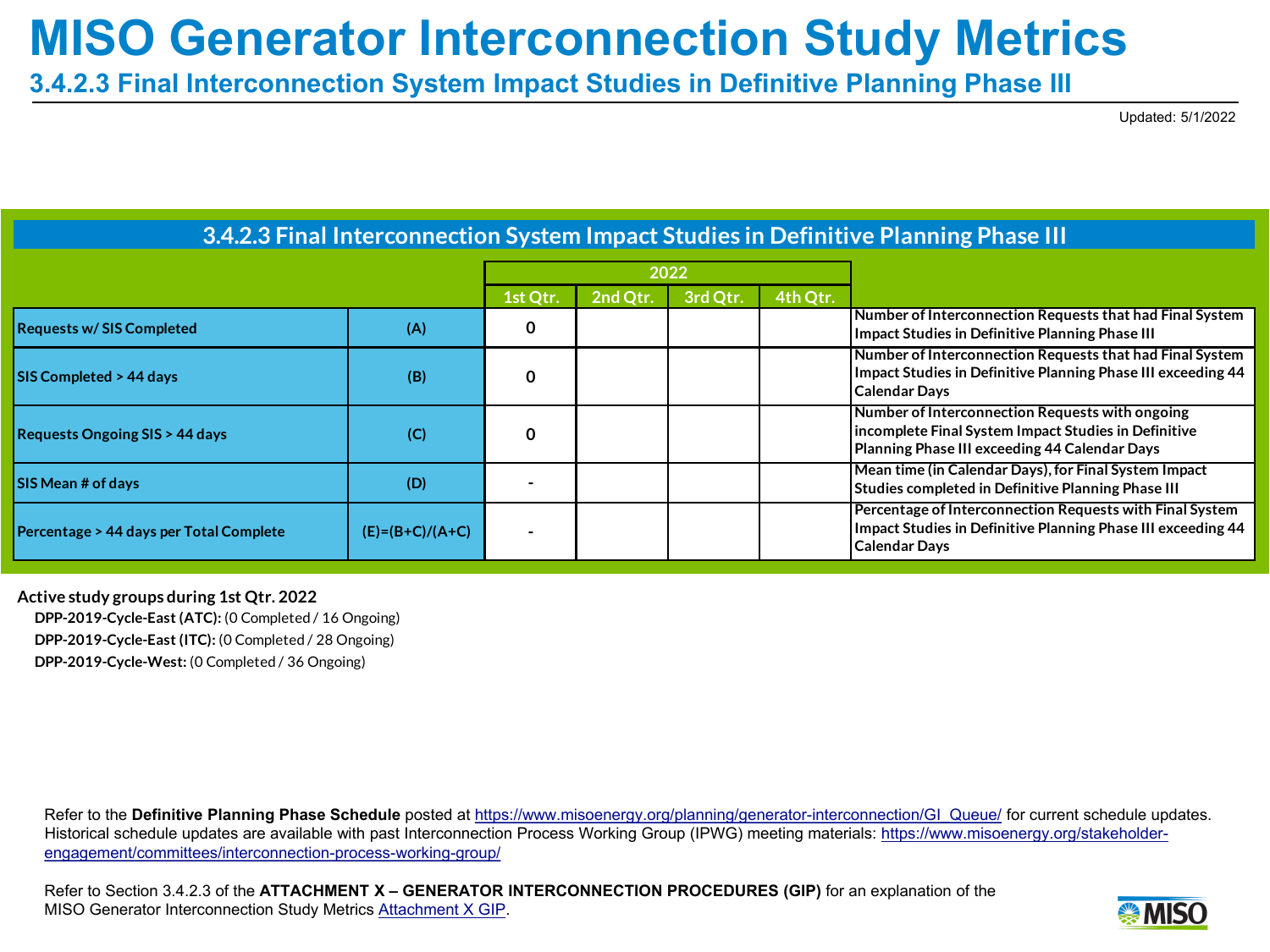**3.4.2.4 Interconnection Facilities Studies for Interconnection Facilities or Connection Facilities**

Updated: 5/1/2022

#### **3.4.2.4 Interconnection Facilities Studies for Interconnection Facilities or Connection Facilities**

|                                         |                   |          |          | 2022     |          |                                                                                                                                                                                                |
|-----------------------------------------|-------------------|----------|----------|----------|----------|------------------------------------------------------------------------------------------------------------------------------------------------------------------------------------------------|
|                                         |                   | 1st Qtr. | 2nd Qtr. | 3rd Qtr. | 4th Qtr. |                                                                                                                                                                                                |
| <b>Requests w/ICFS Completed</b>        | (A)               |          |          |          |          | Number of Interconnection Requests that had<br>Interconnection Facilities Studies for Interconnection<br><b>Facilities or Connection Facilities</b>                                            |
| IC FS Completed > 90 days               | (B)               |          |          |          |          | Number of Interconnection Requests that had<br>Interconnection Facilities Studies for Interconnection<br><b>Facilities or Connection Facilities exceeding 90 Calendar</b><br>Days              |
| Requests Ongoing IC FS > 90 days        | (C)               | 15       |          |          |          | Number of Interconnection Requests with ongoing<br>incomplete Interconnection Facilities Studies for<br>Interconnection Facilities or Connection Facilities<br>exceeding 90 Calendar Days      |
| IC FS Mean # of days                    | (D)               | 219      |          |          |          | Mean time (in Calendar Days), for Interconnection<br><b>Facilities Studies for Interconnection Facilities or</b><br><b>Connection Facilities completed</b>                                     |
| Percentage > 90 days per Total Complete | $(E)=(B+C)/(A+C)$ | 100%     |          |          |          | Percentage of Interconnection Requests with with delayed<br>Interconnection Facilities Studies for Interconnection<br><b>Facilities or Connection Facilities exceeding 90 Calendar</b><br>Days |

**Active study groups during 1st Qtr. 2022 DPP-2019-Cycle-South:** (0 Completed / 14 Ongoing)  **DPP-2020-Cycle-East (ATC):** (2 Completed / 1 Ongoing)  **DPP-2020-Cycle-South:** (0 Completed / 1 Ongoing)

Refer to the Definitive Planning Phase Schedule posted at [https://www.misoenergy.org/planning/generator-interconnection/GI\\_Queue/](https://www.misoenergy.org/planning/generator-interconnection/GI_Queue/) for current schedule updates. [Historical schedule updates are available with past Interconnection Process Working Group \(IPWG\) meeting materials: https://www.misoenergy.org/stakeholder](https://www.misoenergy.org/stakeholder-engagement/committees/interconnection-process-working-group/)engagement/committees/interconnection-process-working-group/

Refer to Section 3.4.2.4 of the **ATTACHMENT X – GENERATOR INTERCONNECTION PROCEDURES (GIP)** for an explanation of the MISO Generator Interconnection Study Metrics [Attachment X GIP.](https://cdn.misoenergy.org/Attachment%20X%20GIP330116.pdf)

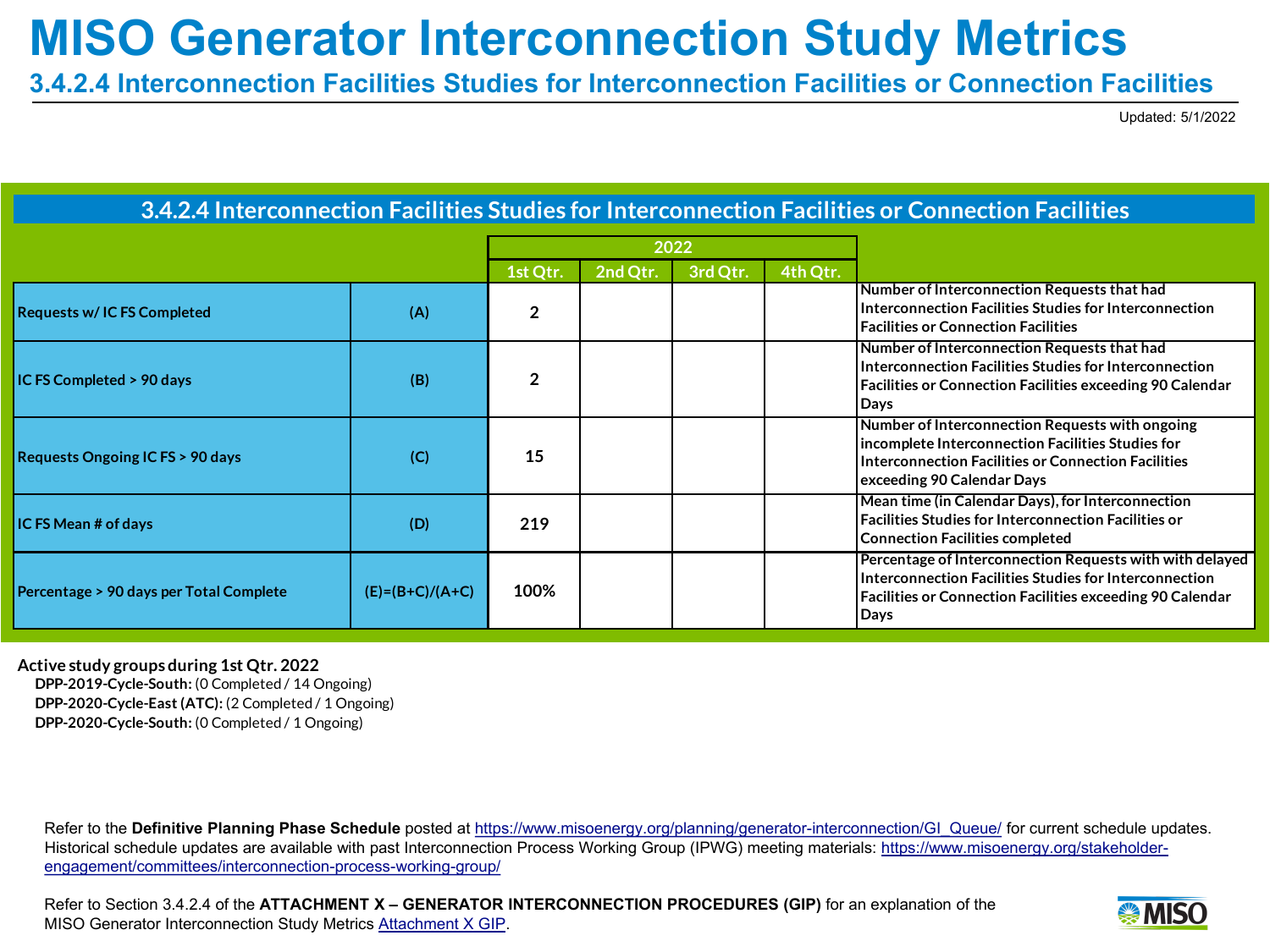**3.4.2.5 Interconnection Facilities Studies for Network Upgrades**

Updated: 5/1/2022

|                                            |                   |          |          | 2022     |          |                                                                                                                                                            |
|--------------------------------------------|-------------------|----------|----------|----------|----------|------------------------------------------------------------------------------------------------------------------------------------------------------------|
|                                            |                   | 1st Qtr. | 2nd Qtr. | 3rd Qtr. | 4th Qtr. |                                                                                                                                                            |
| <b>Requests w/ NU FS Completed</b>         | (A)               | 12       |          |          |          | Number of Interconnection Requests that had<br>Interconnection Facilities Studies for Network Upgrades                                                     |
| NU FS Completed > 90 days                  | (B)               | 0        |          |          |          | Number of Interconnection Requests that had<br>Interconnection Facilities Studies for Network Upgrades<br>exceeding 90 Calendar Days                       |
| <b>Requests Ongoing NU FS &gt; 90 days</b> | (C)               | 14       |          |          |          | Number of Interconnection Requests with ongoing<br>incomplete Interconnection Facilities Studies for Network<br><b>Upgrades exceeding 90 Calendar Days</b> |
| <b>NU FS Mean # of days</b>                | (D)               | 57       |          |          |          | Mean time (in Calendar Days), for Interconnection<br><b>Facilities Studies for Network Upgrades completed</b>                                              |
| Percentage > 90 days per Total Complete    | $(E)=(B+C)/(A+C)$ | 54%      |          |          |          | Percentage of Interconnection Requests with delayed<br>Interconnection Facilities Studies for Network Upgrades<br>exceeding 90 Calendar Days               |

**3.4.2.5 Interconnection Facilities Studies for Network Upgrades**

#### **Active study groups during 1st Qtr. 2022**

 **DPP-2019-Cycle-South:** (12 Completed / 14 Ongoing)

\*Actual start was 211 days prior to final report posting with actual study length < 90 days.

Refer to the Definitive Planning Phase Schedule posted at [https://www.misoenergy.org/planning/generator-interconnection/GI\\_Queue/](https://www.misoenergy.org/planning/generator-interconnection/GI_Queue/) for current schedule updates. [Historical schedule updates are available with past Interconnection Process Working Group \(IPWG\) meeting materials: https://www.misoenergy.org/stakeholder](https://www.misoenergy.org/stakeholder-engagement/committees/interconnection-process-working-group/)engagement/committees/interconnection-process-working-group/

Refer to Section 3.4.2.5 of the **ATTACHMENT X – GENERATOR INTERCONNECTION PROCEDURES (GIP)** for an explanation of the MISO Generator Interconnection Study Metrics [Attachment X GIP](https://cdn.misoenergy.org/Attachment%20X%20GIP330116.pdf).

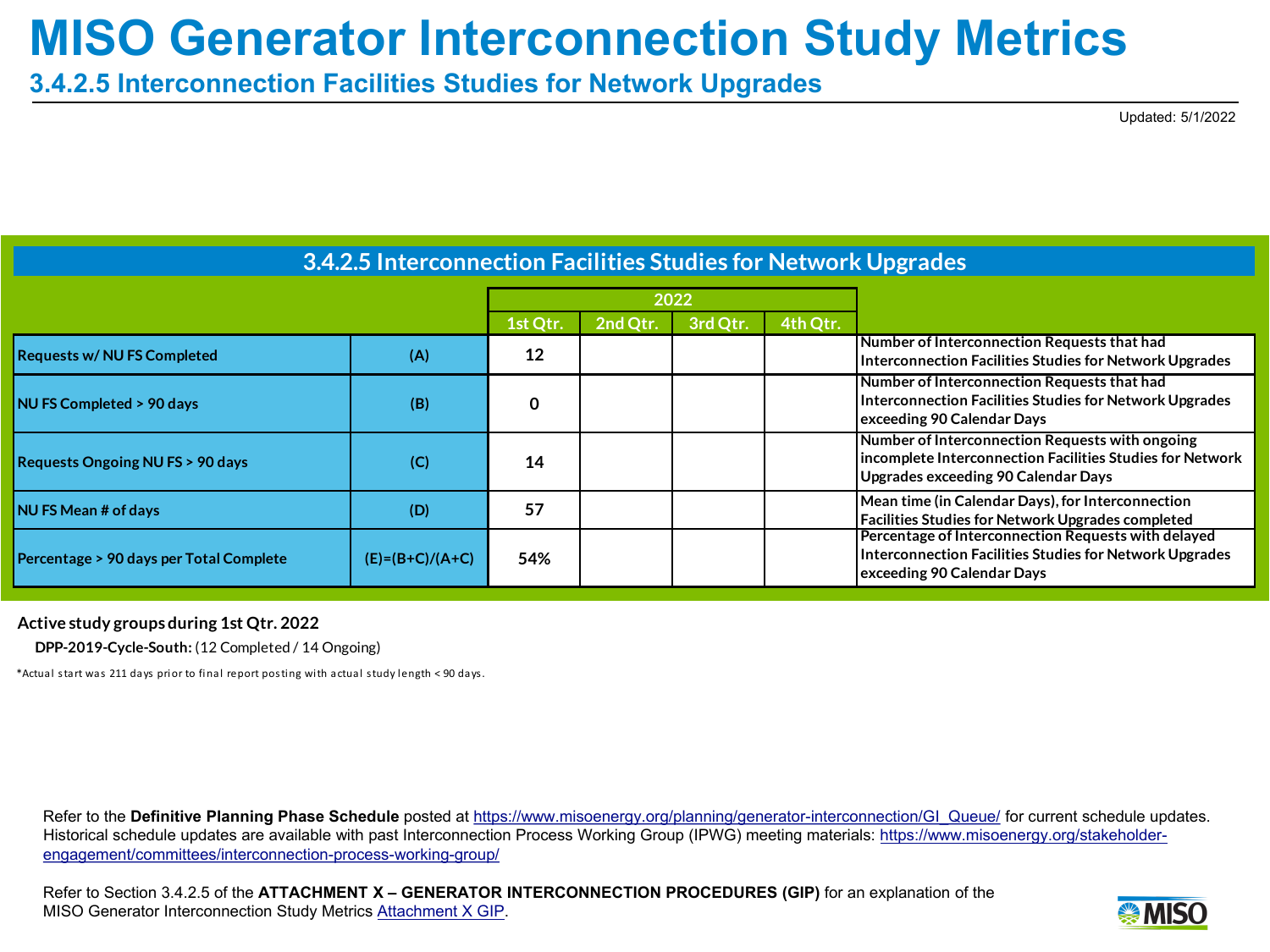**3.4.2.6 Interconnection Requests Withdrawn from Interconnection Queue**

Updated: 5/1/2022

|                                        |     |          |          | 2022     |          |                                                                                                                                                                  |
|----------------------------------------|-----|----------|----------|----------|----------|------------------------------------------------------------------------------------------------------------------------------------------------------------------|
|                                        |     | 1st Qtr. | 2nd Qtr. | 3rd Qtr. | 4th Qtr. |                                                                                                                                                                  |
| <b>Total Number Projects Withdrawn</b> | (A) | 24       |          |          |          | Number of Interconnection Requests withdrawn                                                                                                                     |
| <b>Projects Withdrawn Pre-Kickoff</b>  | (B) | 0        |          |          |          | Number of Interconnection Requests withdrawn before<br>the start of the Definitive Planning Phase I                                                              |
| <b>Projects Withdrawn DPP Phase I</b>  | (C) |          |          |          |          | Number of Interconnection Requests withdrawn from<br>start of the Definitive Planning Phase I to Decision Point I<br>window expired                              |
| <b>Projects Withdrawn DPP Phase II</b> | (D) | 17       |          |          |          | Number of Interconnection Requests withdrawn after the<br>Decision Point I window expired to Decision Point II<br>window expired                                 |
| Withdrawn DPP Phase III & GIA Phase    | (E) | 0        |          |          |          | Number of Interconnection Requests withdrawn after the<br>Decision Point II window expired to execution of a<br><b>Generator Interconnection Agreement</b>       |
| <b>Withdrawn Post GIA Execution</b>    | (F) | 0        |          |          |          | Number of Interconnection Requests withdrawn after<br>execution of a Generator Interconnection Agreement                                                         |
| Mean # of days from Queue Date         | (G) | 894      |          |          |          | Mean time (in Calendar Days), for withdrawn<br>Interconnection Requests, from Application deadline date<br>to when Transmission Provider withdrew from the queue |

#### **3.4.2.6 Interconnection Requests Withdrawn from Interconnection Queue**

Refer to the Definitive Planning Phase Schedule posted at [https://www.misoenergy.org/planning/generator-interconnection/GI\\_Queue/](https://www.misoenergy.org/planning/generator-interconnection/GI_Queue/) for current schedule updates. [Historical schedule updates are available with past Interconnection Process Working Group \(IPWG\) meeting materials: https://www.misoenergy.org/stakeholder](https://www.misoenergy.org/stakeholder-engagement/committees/interconnection-process-working-group/)engagement/committees/interconnection-process-working-group/

Refer to Section 3.4.2.6 of the **ATTACHMENT X – GENERATOR INTERCONNECTION PROCEDURES (GIP)** for an explanation of the MISO Generator Interconnection Study Metrics [Attachment X GIP.](https://cdn.misoenergy.org/Attachment%20X%20GIP330116.pdf)

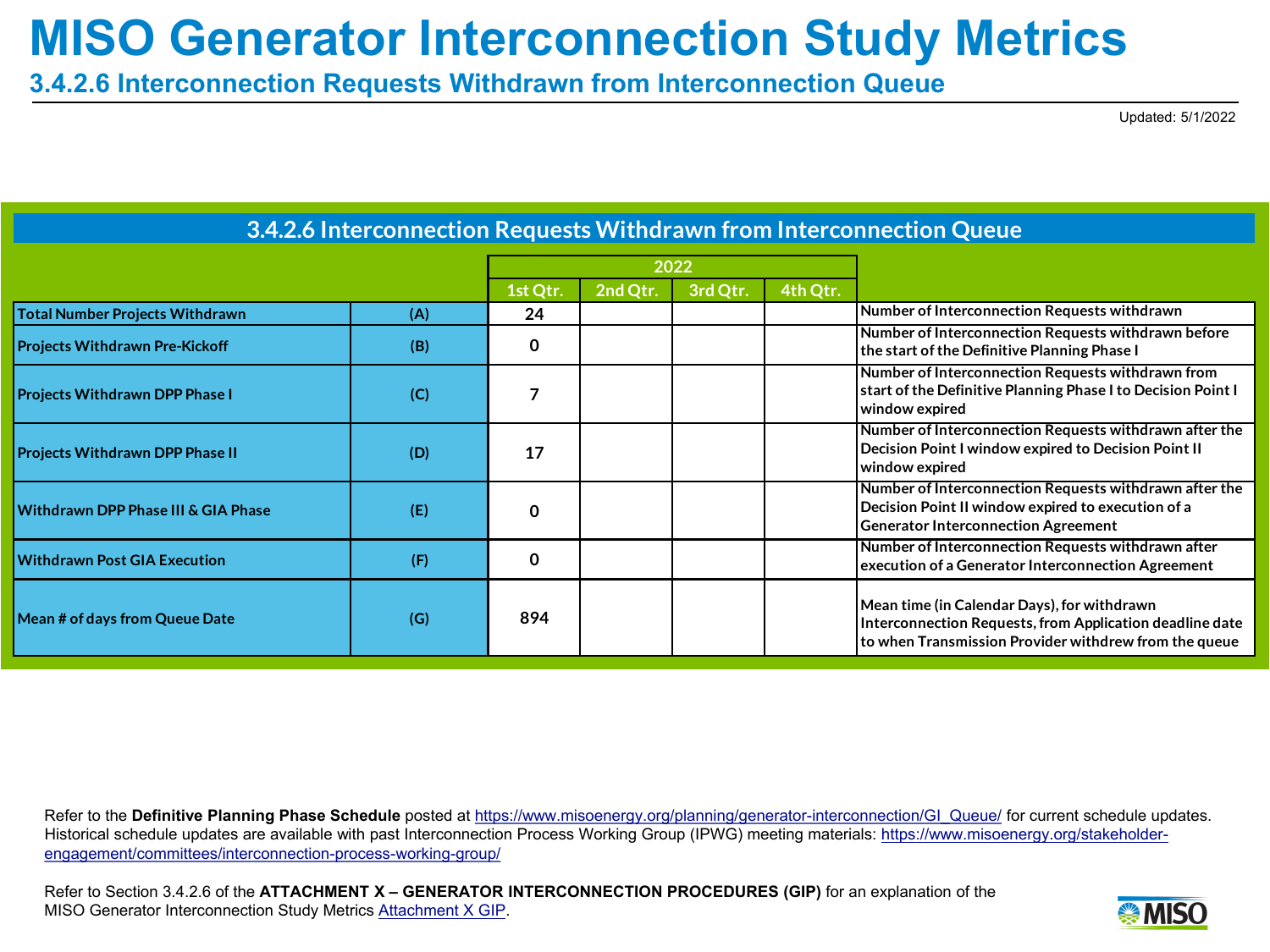**3.4.2.1 Preliminary Interconnection System Impact Studies in Definitive Planning Phase I**

#### **3.4.2.1 Preliminary Interconnection System Impact Studies in Definitive Planning Phase I**

|                                          |                   |          |              | 2021     |          |                                                                                                                                                                  |
|------------------------------------------|-------------------|----------|--------------|----------|----------|------------------------------------------------------------------------------------------------------------------------------------------------------------------|
|                                          |                   | 1st Qtr. | 2nd Qtr.     | 3rd Qtr. | 4th Qtr. |                                                                                                                                                                  |
| <b>Requests w/SIS Completed</b>          | (A)               | 101      |              | 225      | 70       | Number of Interconnection Requests that had Preliminary<br>System Impact Studies in Definitive Planning Phase I                                                  |
| SIS Completed > 120 days                 | (B)               | 101      |              | 225      | 70       | Number of Interconnection Requests that had Preliminary<br>System Impact Studies in Definitive Planning Phase I<br>exceeding 120 Calendar Days                   |
| Requests Ongoing SIS > 120 days          | (C)               | 352      | 355          | 152      | 85       | Number of Interconnection Requests with ongoing<br>incomplete Preliminary System Impact Studies in Definitive<br>Planning Phase I exceeding 120 Calendar Days    |
| SIS Mean # of days                       | (D)               | 599      | $\mathbf{0}$ | 474      | 283      | Mean time (in Calendar Days from 90 days after<br>Application deadline date), for Preliminary System Impact<br>Studies completed in Definitive Planning Phase I* |
| Percentage > 120 days per Total Complete | $(E)=(B+C)/(A+C)$ | 100%     | 100%         | 100%     | 100%     | Percentage of Interconnection Requests with Preliminary<br><b>System Impact Studies in Definitive Planning Phase I</b><br>exceeding 120 Calendar Days            |

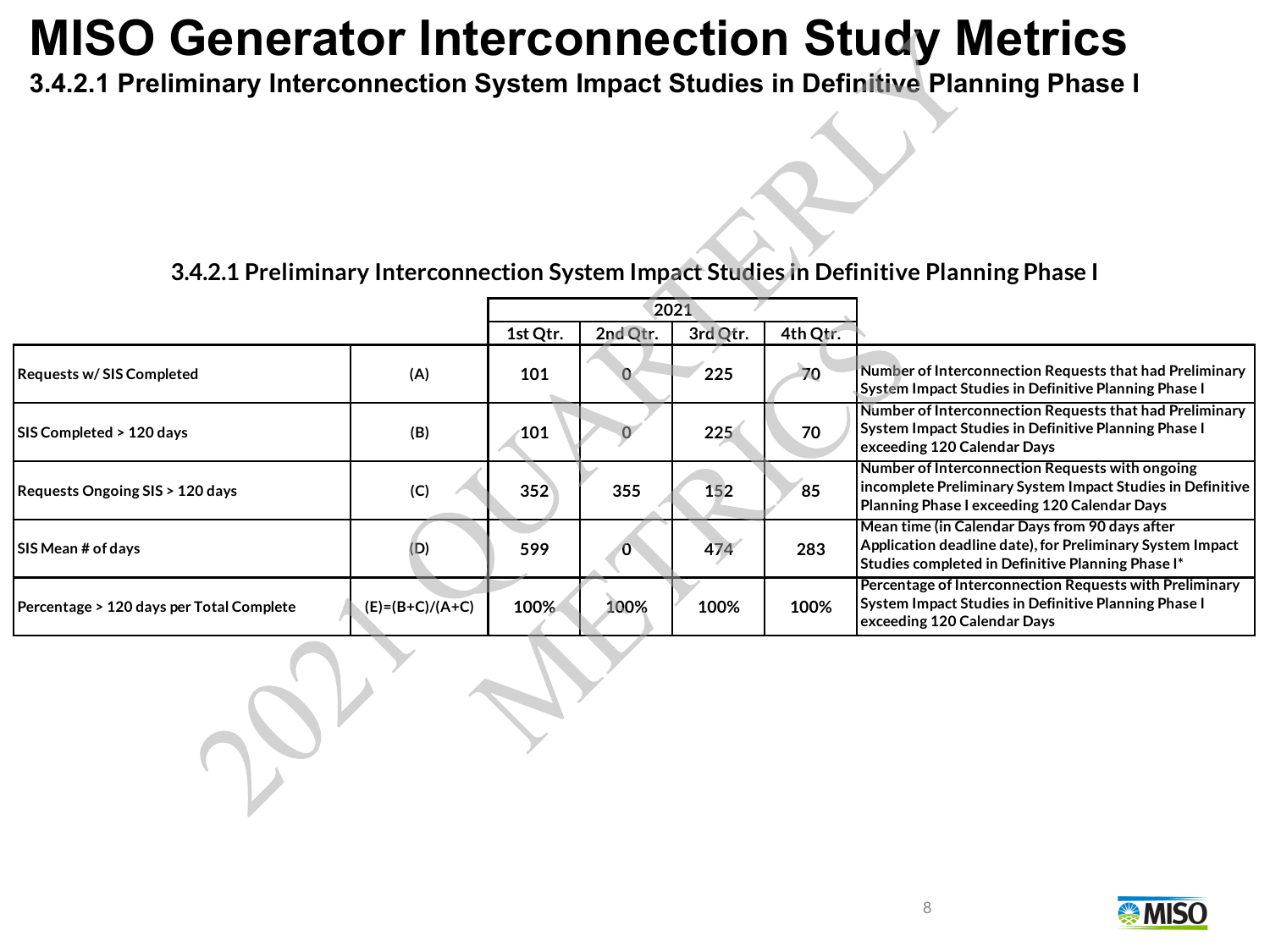**3.4.2.2 Revised Interconnection System Impact Studies in Definitive Planning Phase II**

#### **3.4.2.2 Revised Interconnection System Impact Studies in Definitive Planning Phase II**

|                                         |                   |          |          | 2021     |          |                                                                                                                                                           |
|-----------------------------------------|-------------------|----------|----------|----------|----------|-----------------------------------------------------------------------------------------------------------------------------------------------------------|
|                                         |                   | 1st Qtr. | 2nd Qtr. | 3rd Qtr. | 4th Qtr. |                                                                                                                                                           |
| <b>Requests w/SIS Completed</b>         | (A)               | 139      |          | 0        | 0.       | Number of Interconnection Requests that had Revised<br>System Impact Studies in Definitive Planning Phase II                                              |
| SIS Completed > 59 days                 | (B)               | 139      |          | 0        | 0        | Number of Interconnection Requests that had Revised<br>System Impact Studies in Definitive Planning Phase II<br>exceeding 59 Calendar Days                |
| Requests Ongoing SIS > 59 days          | (C)               |          | 94       | 215      | 243      | Number of Interconnection Requests with ongoing<br>Incomplete Revised System Impact Studies in Definitive<br>Planning Phase II exceeding 59 Calendar Days |
| <b>SIS Mean # of days</b>               | (D)               | 340      |          |          | 0        | Mean time (in Calendar Days), for Revised System Impact<br>Studies completed in Definitive Planning Phase II                                              |
| Percentage > 59 days per Total Complete | $(E)=(B+C)/(A+C)$ | 100%     | 100%     | 100%     | 100%     | Percentage of Interconnection Requests with Revised<br>System Impact Studies in Definitive Planning Phase II<br>exceeding 59 Calendar Days                |

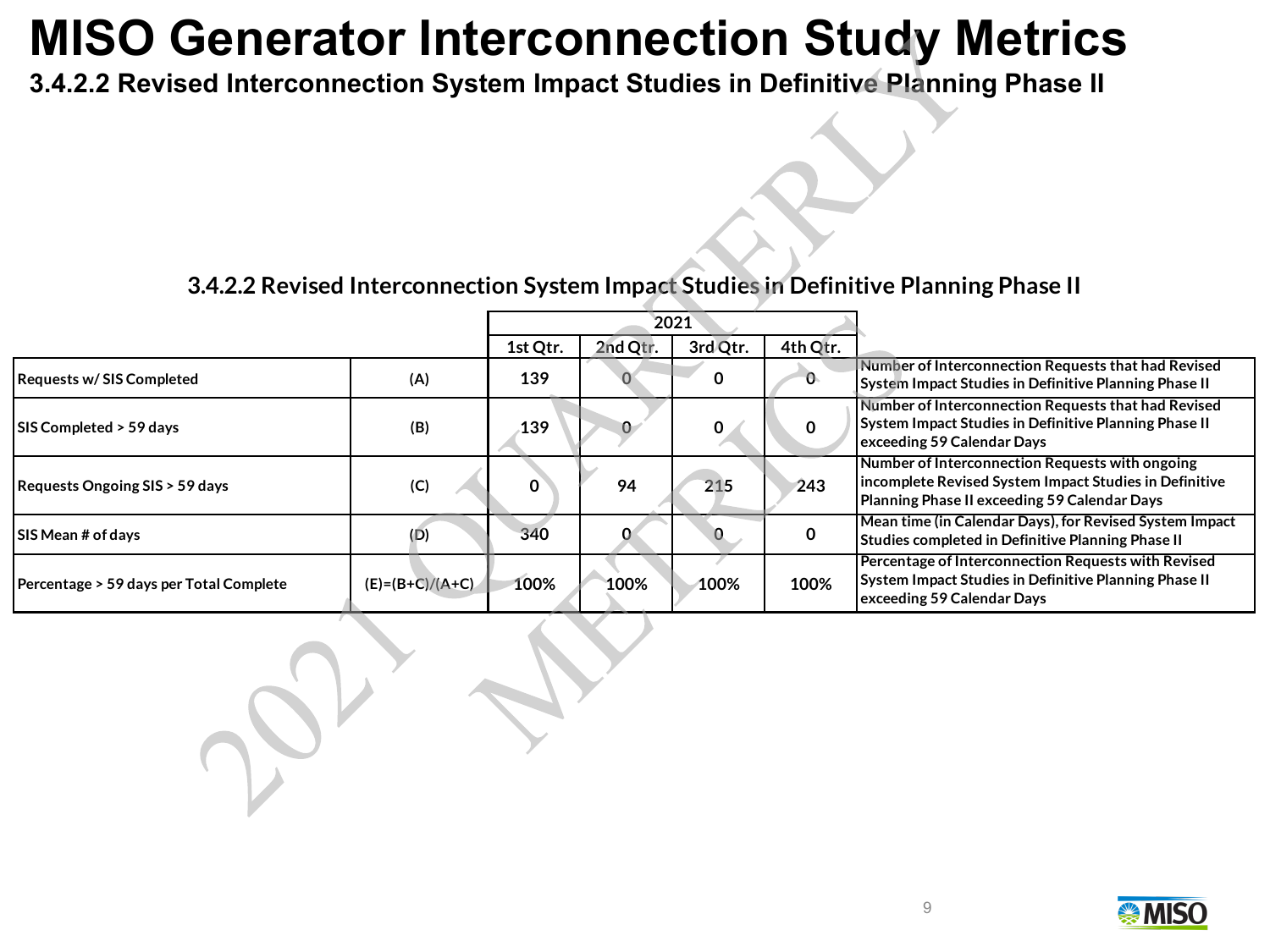**3.4.2.3 Final Interconnection System Impact Studies in Definitive Planning Phase III**

#### **3.4.2.3 Final Interconnection System Impact Studies in Definitive Planning Phase III**

|                                         |                   |          |          | 2021     |          |                                                                                                                                                          |
|-----------------------------------------|-------------------|----------|----------|----------|----------|----------------------------------------------------------------------------------------------------------------------------------------------------------|
|                                         |                   | 1st Qtr. | 2nd Qtr. | 3rd Qtr. | 4th Qtr. |                                                                                                                                                          |
| <b>Requests w/SIS Completed</b>         | (A)               | 0        | 46       | O        | 67       | Number of Interconnection Requests that had Final System<br>Impact Studies in Definitive Planning Phase III                                              |
| <b>SIS Completed &gt; 44 days</b>       | (B)               |          | 46       |          | 67       | Number of Interconnection Requests that had Final System<br>Impact Studies in Definitive Planning Phase III exceeding 44<br><b>Calendar Davs</b>         |
| Requests Ongoing SIS > 44 days          | (C)               | 24       | 69       | 73       | O        | Number of Interconnection Requests with ongoing<br>incomplete Final System Impact Studies in Definitive<br>Planning Phase III exceeding 44 Calendar Days |
| <b>SIS Mean # of days</b>               | (D)               |          | 154      |          | 231      | Mean time (in Calendar Days), for Final System Impact<br>Studies completed in Definitive Planning Phase III                                              |
| Percentage > 44 days per Total Complete | $(E)=(B+C)/(A+C)$ | 100%     | 100%     | 100%     | 100%     | Percentage of Interconnection Requests with Final System<br>Impact Studies in Definitive Planning Phase III exceeding 44<br><b>Calendar Days</b>         |

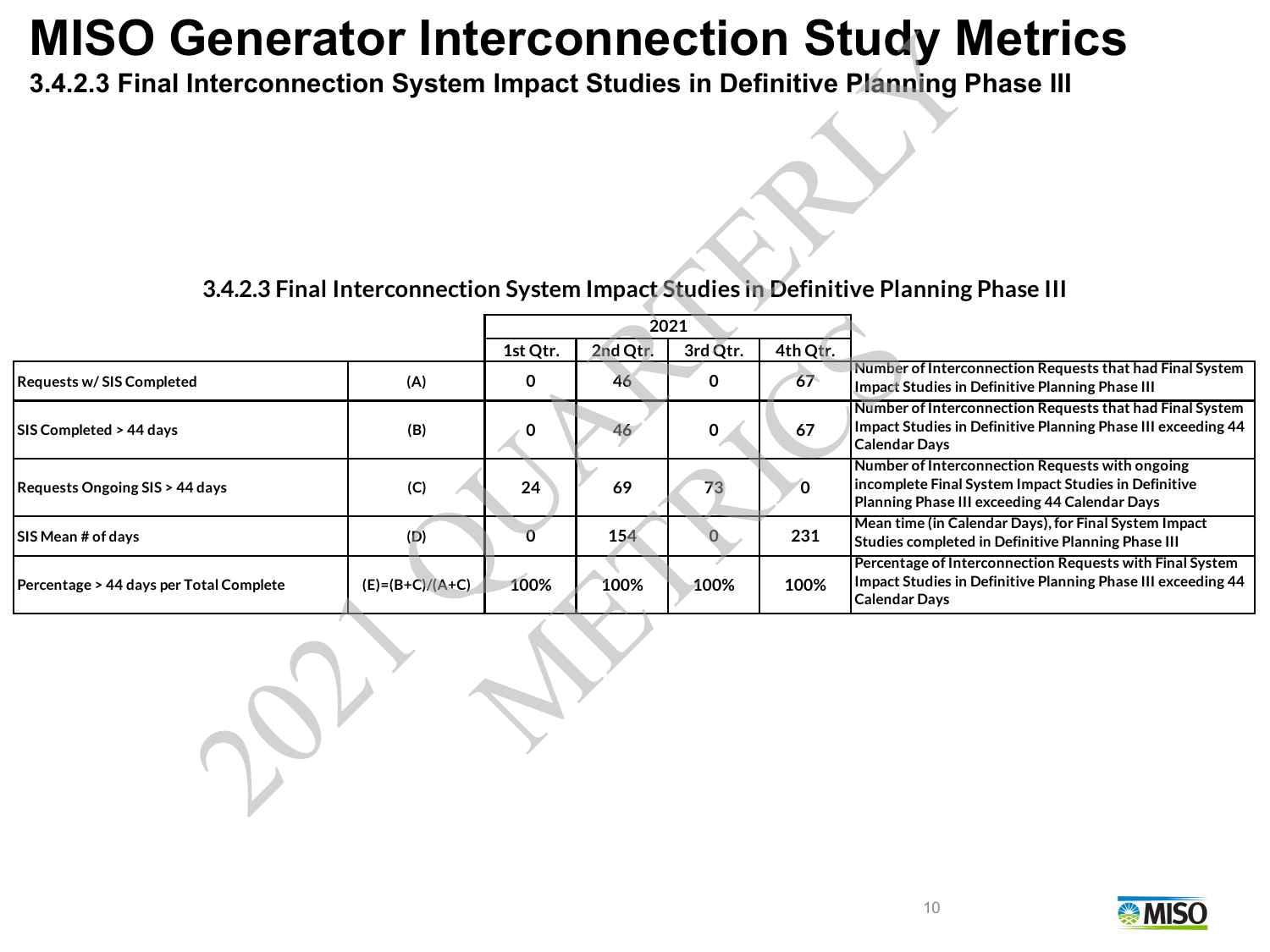**3.4.2.4 Interconnection Facilities Studies in Interconnection Facilities or Connection Facilities**

#### **3.4.2.4 Interconnection Facilities Studies for Interconnection Facilities or Connection Facilities**

|                                         |                   |          |          | 2021     |          |                                                                                                                                                                                                |
|-----------------------------------------|-------------------|----------|----------|----------|----------|------------------------------------------------------------------------------------------------------------------------------------------------------------------------------------------------|
|                                         |                   | 1st Qtr. | 2nd Qtr. | 3rd Qtr. | 4th Qtr. |                                                                                                                                                                                                |
| <b>Requests w/ IC FS Completed</b>      | (A)               | 25       | 18       | 27       | 36       | Number of Interconnection Requests that had<br>Interconnection Facilities Studies for Interconnection<br><b>Facilities or Connection Facilities</b>                                            |
| IC FS Completed > 90 days               | (B)               | 25       | 18       | 24       | 36       | Number of Interconnection Requests that had<br>Interconnection Facilities Studies for Interconnection<br><b>Facilities or Connection Facilities exceeding 90 Calendar</b><br>Days              |
| Requests Ongoing IC FS > 90 days        | (C)               | 8        | 62       | 61       | 26       | Number of Interconnection Requests with ongoing<br>incomplete Interconnection Facilities Studies for<br>Interconnection Facilities or Connection Facilities<br>exceeding 90 Calendar Days      |
| IC FS Mean # of days                    | (D)               | 235      | 100      | 202      | 154      | Mean time (in Calendar Days), for Interconnection<br><b>Facilities Studies for Interconnection Facilities or</b><br><b>Connection Facilities completed</b>                                     |
| Percentage > 90 days per Total Complete | $(E)=(B+C)/(A+C)$ | 100%     | 100%     | 69%      | 100%     | Percentage of Interconnection Requests with with delayed<br>Interconnection Facilities Studies for Interconnection<br><b>Facilities or Connection Facilities exceeding 90 Calendar</b><br>Days |

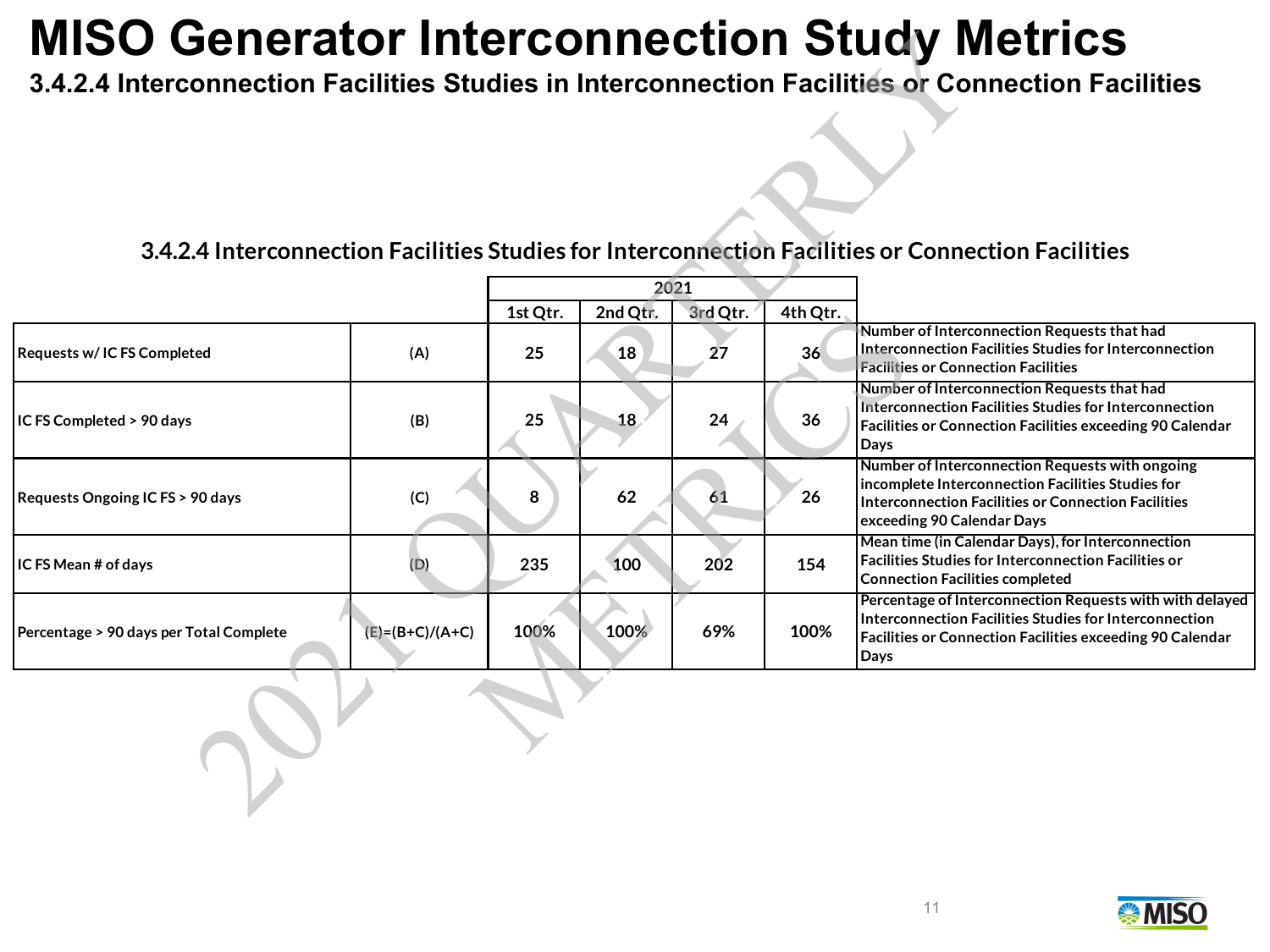**3.4.2.5 Interconnection Facilities Studies in Network Upgrades**

#### **3.4.2.5 Interconnection Facilities Studies for Network Upgrades**

|                                         |                   |          |          | 2021     |          |                                                                                                                                                     |
|-----------------------------------------|-------------------|----------|----------|----------|----------|-----------------------------------------------------------------------------------------------------------------------------------------------------|
|                                         |                   | 1st Qtr. | 2nd Qtr. | 3rd Qtr. | 4th Qtr. |                                                                                                                                                     |
| Requests w/ NU FS Completed             | (A)               |          | 15       | 6        | 0        | Number of Interconnection Requests that had<br>Interconnection Facilities Studies for Network Upgrades                                              |
| <b>NU FS Completed &gt; 90 days</b>     | (B)               |          | 0.       | 0        |          | Number of Interconnection Requests that had<br>Interconnection Facilities Studies for Network Upgrades<br>exceeding 90 Calendar Days                |
| Requests Ongoing NU FS > 90 days        | (C)               |          | 0        | 30       | 31       | Number of Interconnection Requests with ongoing<br>Incomplete Interconnection Facilities Studies for Network<br>Upgrades exceeding 90 Calendar Days |
| <b>NU FS Mean # of days</b>             | (D)               | 93       | $36*$    | 98       |          | Mean time (in Calendar Days), for Interconnection<br><b>Facilities Studies for Network Upgrades completed</b>                                       |
| Percentage > 90 days per Total Complete | $(E)=(B+C)/(A+C)$ | 100%     | 0%       | 83%      | N/A      | Percentage of Interconnection Requests with delayed<br>Interconnection Facilities Studies for Network Upgrades<br>exceeding 90 Calendar Days        |

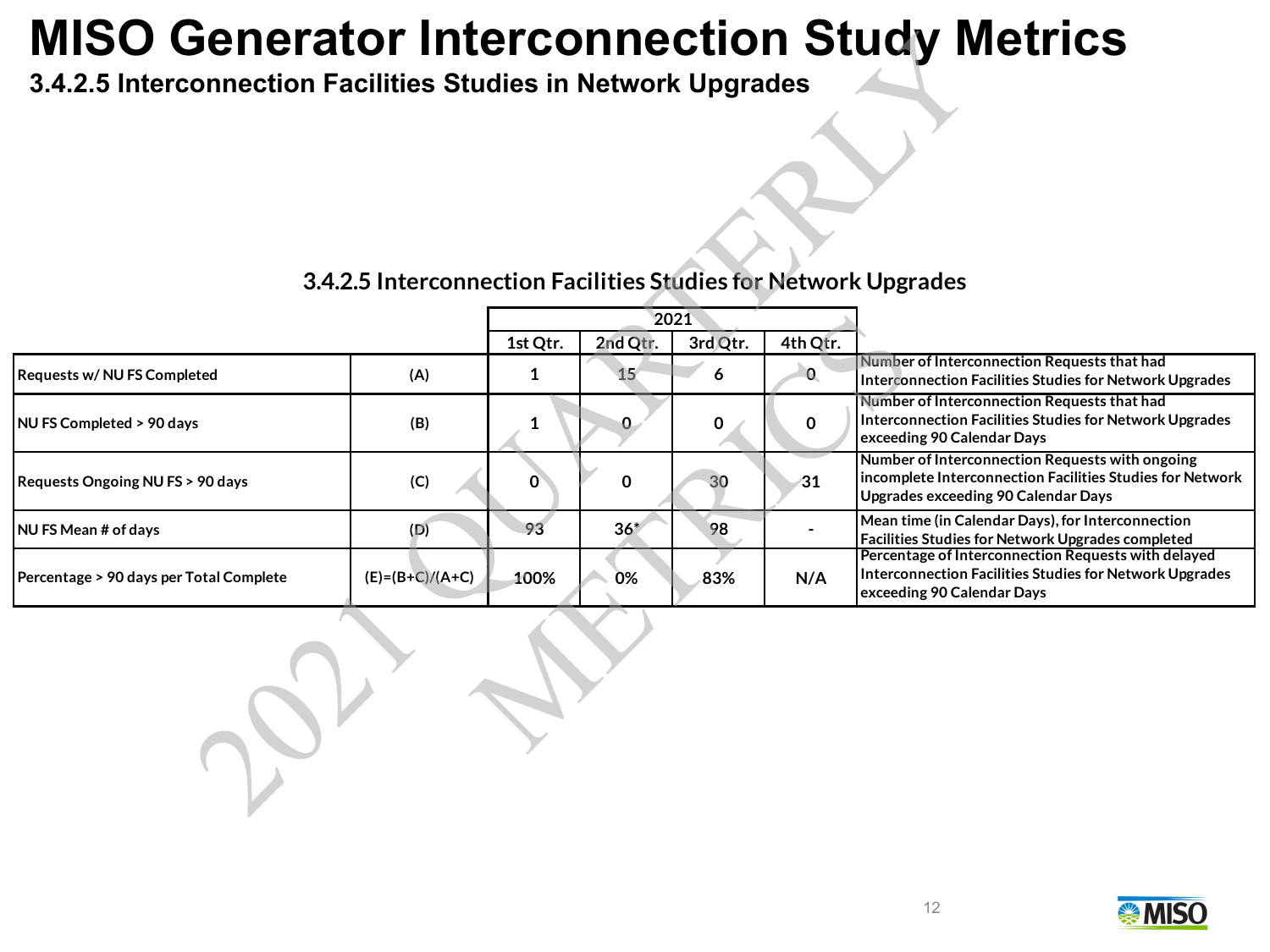**3.4.2.6 Interconnection Requests Withdrawn from Interconnection Queue**

|                                        |     |          | 2021           |             |              |                                                                                                                                                                  |
|----------------------------------------|-----|----------|----------------|-------------|--------------|------------------------------------------------------------------------------------------------------------------------------------------------------------------|
|                                        |     | 1st Qtr. | 2nd Qtr.       | 3rd Qtr.    | 4th Qtr.     |                                                                                                                                                                  |
| <b>Total Number Projects Withdrawn</b> | (A) | 93       |                | 39          | 69           | Number of Interconnection Requests withdrawn                                                                                                                     |
| Projects Withdrawn Pre-Kickoff         | (B) | 24       | 0              | 11          | 39           | Number of Interconnection Requests withdrawn before<br>the start of the Definitive Planning Phase I                                                              |
| Projects Withdrawn DPP Phase I         | (C) | 16       | 0              | $\mathbf 0$ | 11           | Number of Interconnection Requests withdrawn from<br>start of the Definitive Planning Phase I to Decision Point I<br>window expired                              |
| Projects Withdrawn DPP Phase II        | (D) | 50       | 0              | 25          | 16           | Number of Interconnection Requests withdrawn after the<br>Decision Point I window expired to Decision Point II<br>window expired                                 |
| Withdrawn DPP Phase III & GIA Phase    | (E) |          | 3              |             | $\mathbf{2}$ | Number of Interconnection Requests withdrawn after the<br>Decision Point II window expired to execution of a<br><b>Generator Interconnection Agreement</b>       |
| <b>Withdrawn Post GIA Execution</b>    | (F) |          | $\overline{2}$ |             |              | Number of Interconnection Requests withdrawn after<br>execution of a Generator Interconnection Agreement                                                         |
| Mean # of days from Queue Date         | (G) | 678      | 1473           | 621         | 322          | Mean time (in Calendar Days), for withdrawn<br>Interconnection Requests, from Application deadline date<br>to when Transmission Provider withdrew from the queue |

#### **3.4.2.6 Interconnection Requests Withdrawn from Interconnection Queue**

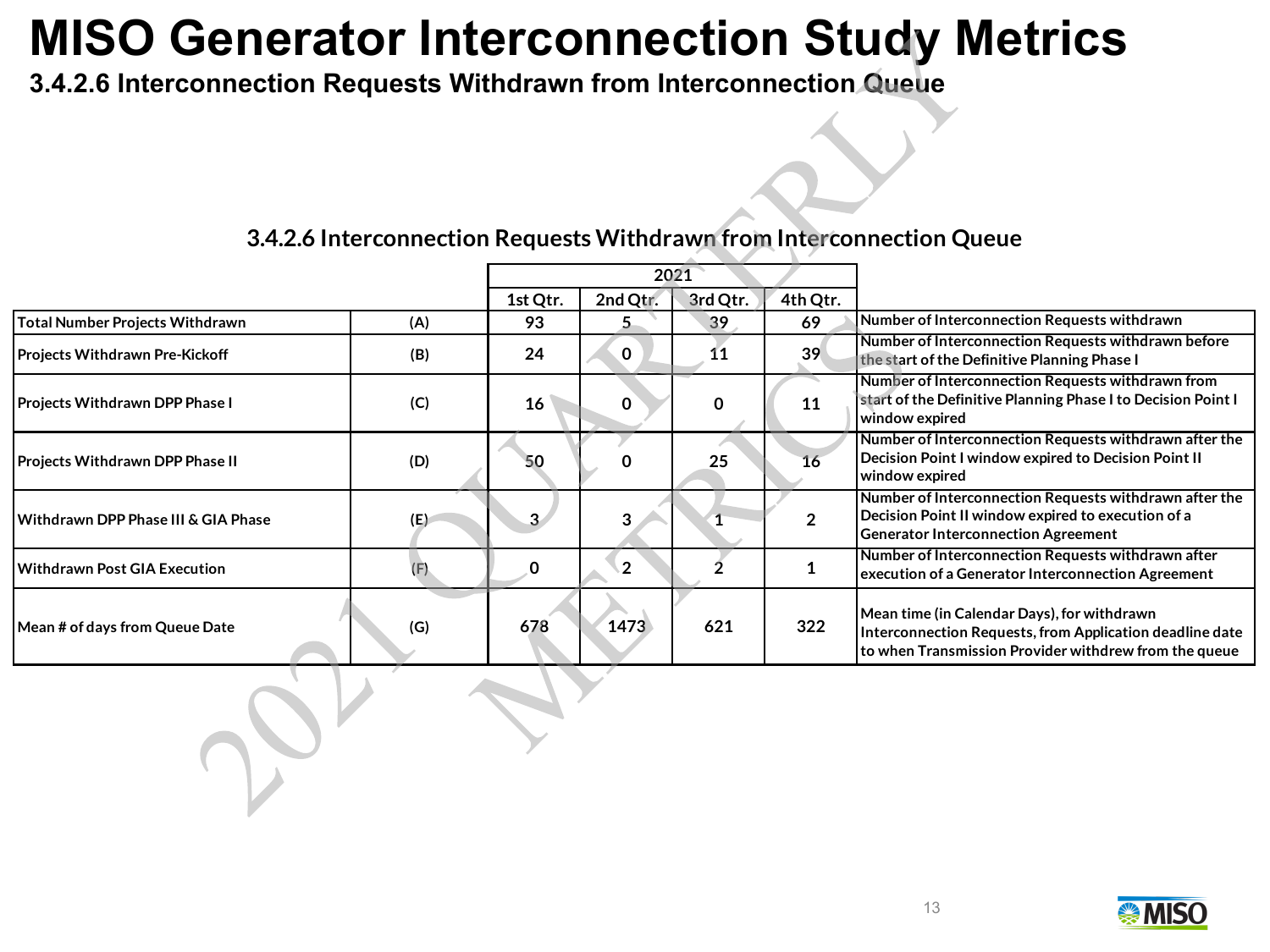**3.4.2.1 Preliminary Interconnection System Impact Studies in Definitive Planning Phase I**

### **3.4.2.1 Preliminary Interconnection System Impact Studies in Definitive Planning Phase I**

|                                          |                   |          |             | 2020     |          |                                                                                                                                                                           |
|------------------------------------------|-------------------|----------|-------------|----------|----------|---------------------------------------------------------------------------------------------------------------------------------------------------------------------------|
|                                          |                   | 1st Qtr. | 2nd Qtr.    | 3rd Qtr. | 4th Qtr. |                                                                                                                                                                           |
| <b>Requests w/SIS Completed</b>          | (A)               | 108      | 0           | 64       | 0        | Number of Interconnection Requests that had<br>Preliminary System Impact Studies in Definitive<br>Planning Phase I                                                        |
| SIS Completed > 120 days                 | (B)               | 108      | $\mathbf 0$ | 64       | $\Omega$ | Number of Interconnection Requests that had<br><b>Preliminary System Impact Studies in Definitive</b><br>Planning Phase I exceeding 120 Calendar Days                     |
| <b>Requests Ongoing SIS</b>              | (C)               | 277      | 102         | 194      | 272      | Number of Interconnection Requests with<br>ongoing incomplete Preliminary System Impact<br><b>Studies in Definitive Planning Phase I</b>                                  |
| <b>SIS Mean # of days</b>                | (D)               | 644      | $\mathbf 0$ | 399      | $\Omega$ | Mean time (in Calendar Days from 45 days after<br>Application deadline date), for Preliminary<br>System Impact Studies completed in Definitive<br><b>Planning Phase I</b> |
| Percentage > 120 days per Total Complete | $(E)=(B+C)/(A+C)$ | 100%     | 100%        | 100%     | 100%     | Percentage of Interconnection Requests with<br><b>Preliminary System Impact Studies in Definitive</b><br>Planning Phase I exceeding 120 Calendar Days                     |

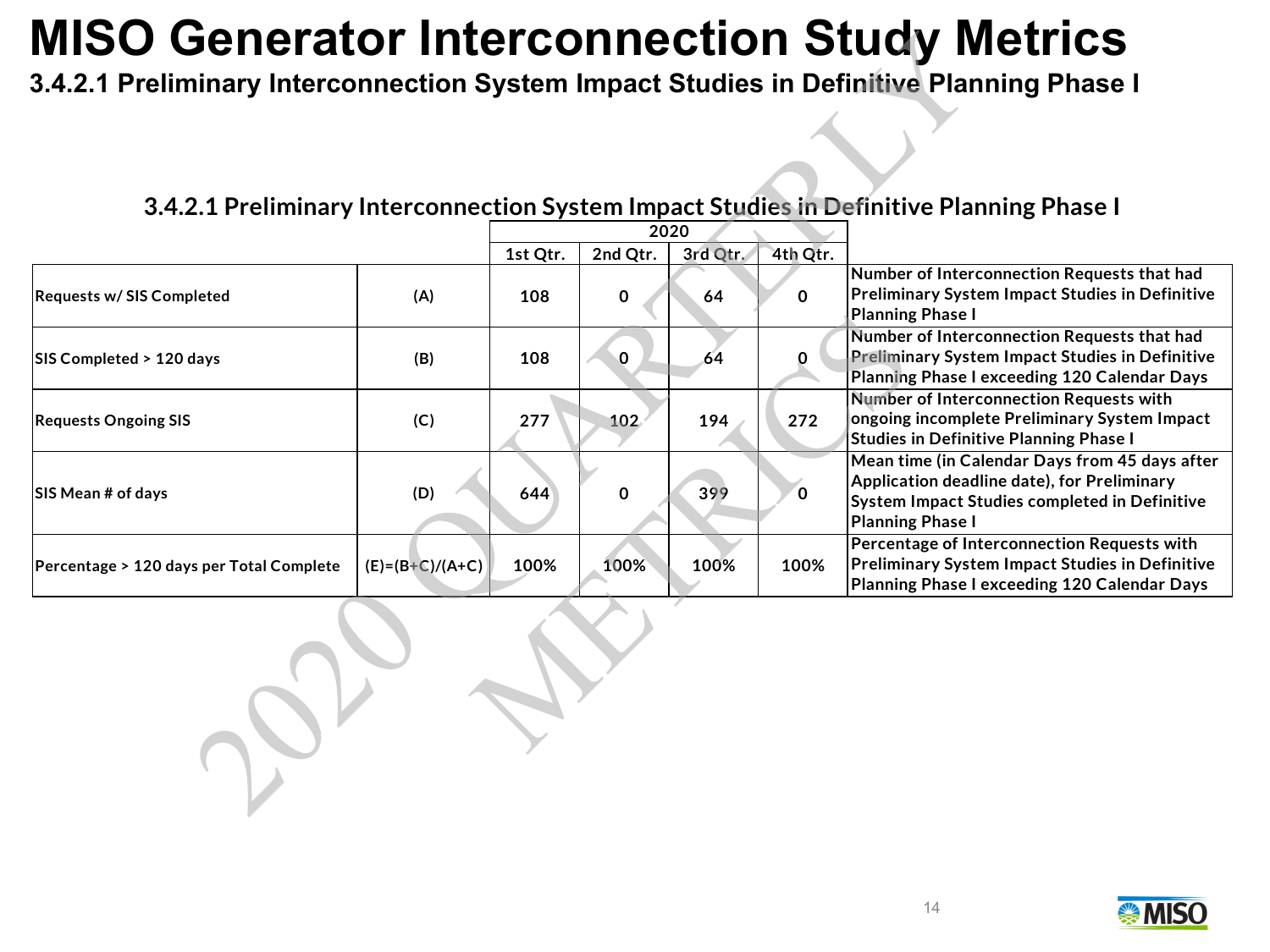**3.4.2.2 Revised Interconnection System Impact Studies in Definitive Planning Phase II**

**SIS Mean # of days (D) 123 187 0 0**

**Percentage > 59 days per Total Complete (E)=(B+C)/(A+C) 100% 100% 100% 100%**

|                                  |     |          | 2020     |          |          |                                                                                                                                            |
|----------------------------------|-----|----------|----------|----------|----------|--------------------------------------------------------------------------------------------------------------------------------------------|
|                                  |     | 1st Qtr. | 2nd Qtr. | 3rd Qtr. | 4th Qtr. |                                                                                                                                            |
| <b>Requests w/ SIS Completed</b> | (A) | 14       | 32       |          |          | Number of Interconnection Requests that had<br><b>Revised System Impact Studies in Definitive</b><br>Planning Phase II                     |
| SIS Completed > 59 days          | (B) | 14       | 32       |          |          | Number of Interconnection Requests that had<br>Revised System Impact Studies in Definitive<br>Planning Phase II exceeding 59 Calendar Days |
| <b>Requests Ongoing SIS</b>      | (C) | 97       | 100      | 100      | 139      | Number of Interconnection Requests with<br>ongoing incomplete Revised System Impact<br>Studies in Definitive Planning Phase II             |

#### **3.4.2.2 Revised Interconnection System Impact Studies in Definitive Planning Phase II**



**Planning Phase II**

**Mean time (in Calendar Days), for Revised System Impact Studies completed in Definitive** 

**Percentage of Interconnection Requests with Revised System Impact Studies in Definitive Planning Phase II exceeding 59 Calendar Days**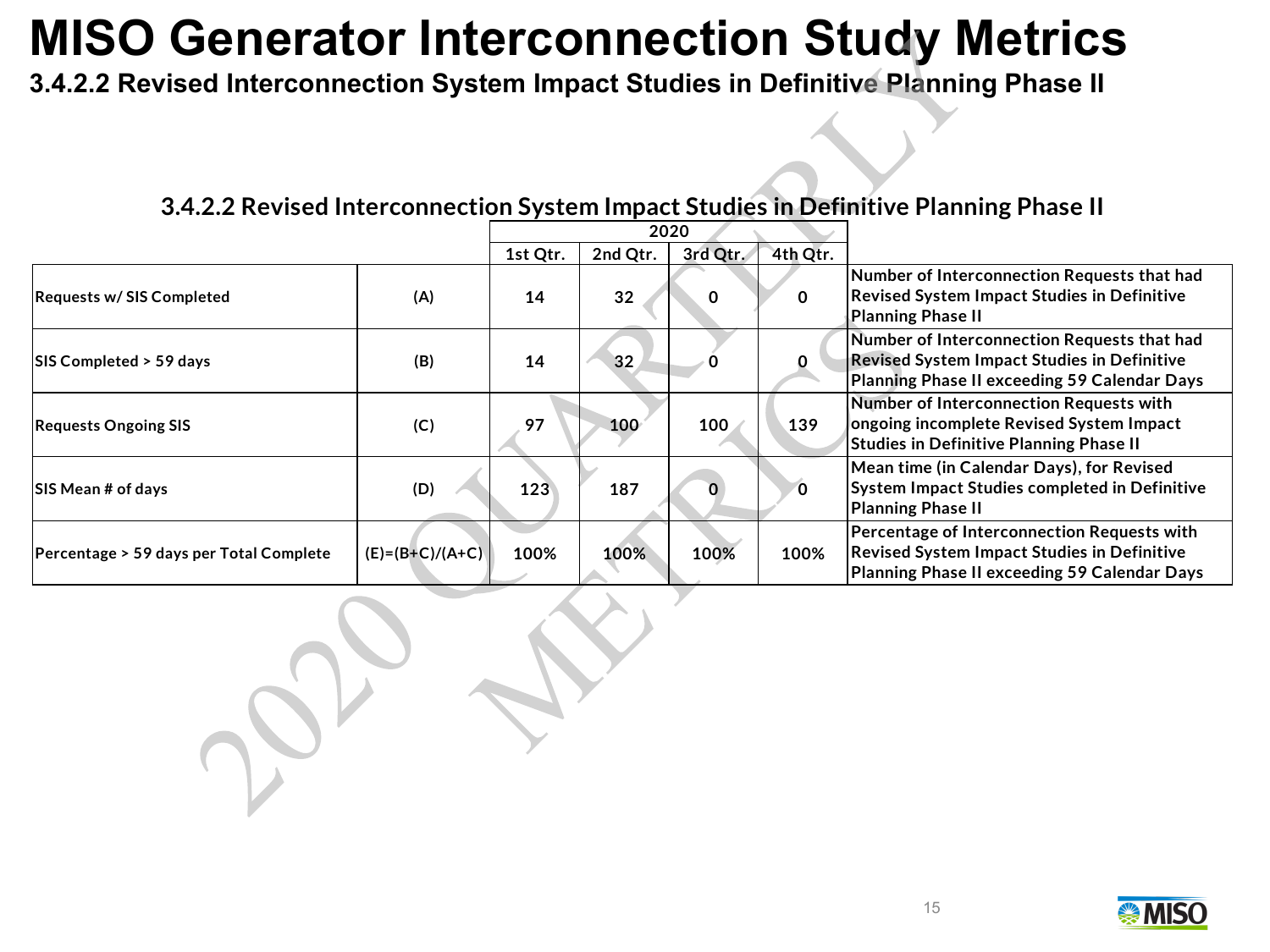**3.4.2.3 Final Interconnection System Impact Studies in Definitive Planning Phase III**

#### **3.4.2.3 Final Interconnection System Impact Studies in Definitive Planning Phase III**

|                                         |                   |          |          | 2020     |          |                                                                                                                                                  |
|-----------------------------------------|-------------------|----------|----------|----------|----------|--------------------------------------------------------------------------------------------------------------------------------------------------|
|                                         |                   | 1st Qtr. | 2nd Qtr. | 3rd Qtr. | 4th Qtr. |                                                                                                                                                  |
| <b>Requests w/SIS Completed</b>         | (A)               | 40       | 12       | 0        | 10       | Number of Interconnection Requests that had<br><b>Final System Impact Studies in Definitive Planning</b><br><b>Phase III</b>                     |
| <b>SIS Completed &gt; 44 days</b>       | (B)               | 40       | 12       |          | 10       | Number of Interconnection Requests that had<br><b>Final System Impact Studies in Definitive Planning</b><br>Phase III exceeding 44 Calendar Days |
| <b>Requests Ongoing SIS</b>             | (C)               | 0        | 0        | 25       | 11       | Number of Interconnection Requests with ongoing<br>incomplete Final System Impact Studies in<br>Definitive Planning Phase III                    |
| <b>SIS Mean # of days</b>               | (D)               | 93       | 66       |          | 176      | Mean time (in Calendar Days), for Final System<br>Impact Studies completed in Definitive Planning<br><b>Phase III</b>                            |
| Percentage > 44 days per Total Complete | $(E)=(B+C)/(A+C)$ | 100%     | 100%     | 100%     | 100%     | Percentage of Interconnection Requests with<br><b>Final System Impact Studies in Definitive Planning</b><br>Phase III exceeding 44 Calendar Days |

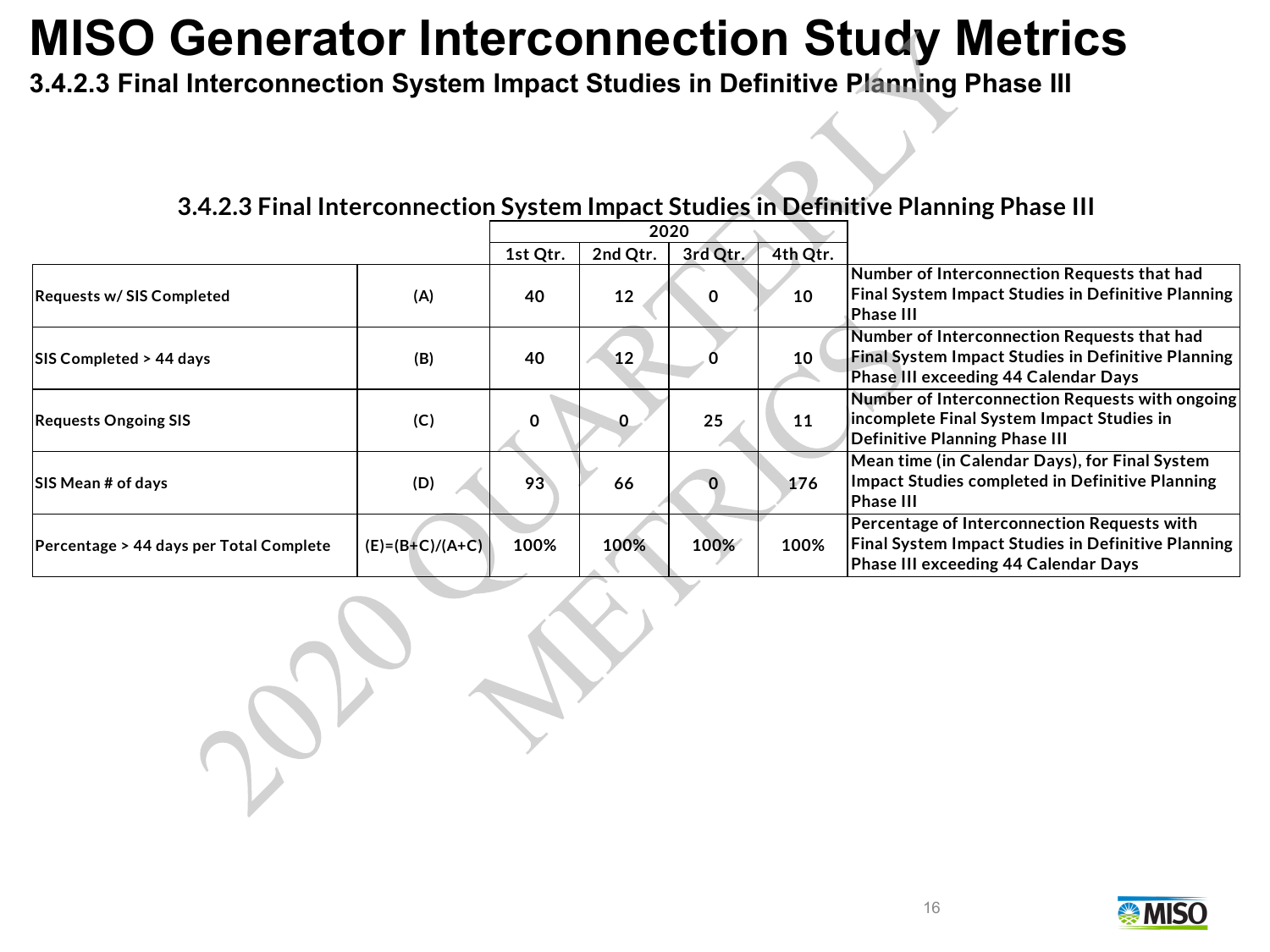**3.4.2.4 Interconnection Facilities Studies in Interconnection Facilities or Connection Facilities**

#### **3.4.2.4 Interconnection Facilities Studies for Interconnection Facilities or Connection Facilities**

|                                         |                     | 2020     |          |          |          |                                                                                                                                                                                                |
|-----------------------------------------|---------------------|----------|----------|----------|----------|------------------------------------------------------------------------------------------------------------------------------------------------------------------------------------------------|
|                                         |                     | 1st Qtr. | 2nd Qtr. | 3rd Qtr. | 4th Qtr. |                                                                                                                                                                                                |
| Requests w/IC FS Completed              | (A)                 | 50       | 32       | 41       | 3        | Number of Interconnection Requests that had<br>Interconnection Facilities Studies for<br>Interconnection Facilities or Connection<br><b>Facilities</b>                                         |
| IC FS Completed > 90 days               | (B)                 | 47       | 31       | 41       | 3        | Number of Interconnection Requests that had<br>Interconnection Facilities Studies for<br><b>Interconnection Facilities or Connection</b><br><b>Facilities exceeding 90 Calendar Days</b>       |
| <b>Requests Ongoing IC FS</b>           | (C)                 | 46       | 47       | 43       | 41       | Number of Interconnection Requests with<br>ongoing incomplete Interconnection Facilities<br><b>Studies for Interconnection Facilities or</b><br><b>Connection Facilities</b>                   |
| IC FS Mean # of days                    | (D)                 | 121      | 156      | 159      | 225      | Mean time (in Calendar Days), for<br>Interconnection Facilities Studies for<br>Interconnection Facilities or Connection<br><b>Facilities completed</b>                                         |
| Percentage > 90 days per Total Complete | $(E) = (B+C)/(A+C)$ | 97%      | 99%      | 100%     | 100%     | Percentage of Interconnection Requests with<br>with delayed Interconnection Facilities Studies<br>for Interconnection Facilities or Connection<br><b>Facilities exceeding 90 Calendar Days</b> |

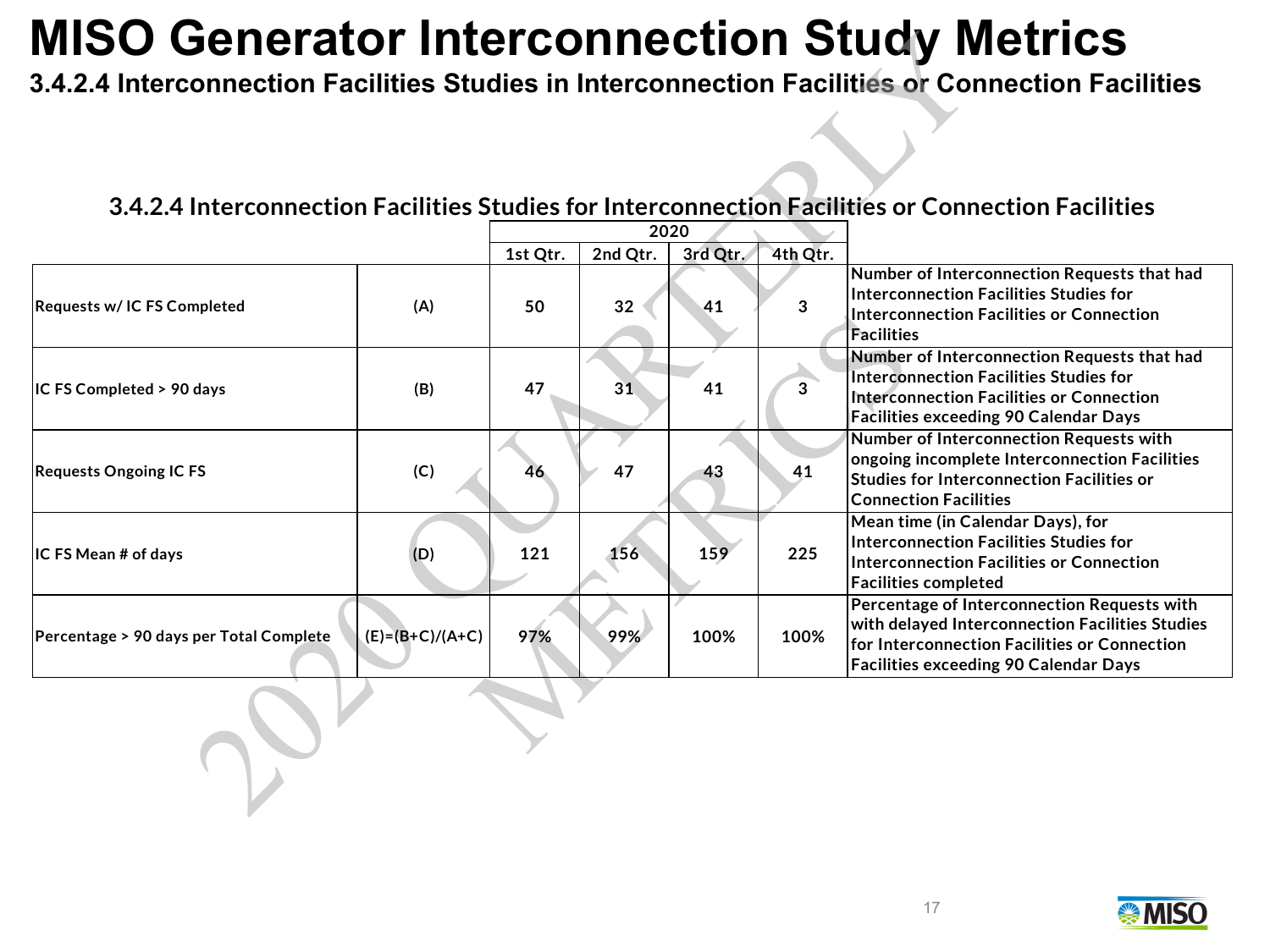**3.4.2.5 Interconnection Facilities Studies in Network Upgrades**

|                                         |                   | 2020          |          |          |          |                                                                                                                                              |
|-----------------------------------------|-------------------|---------------|----------|----------|----------|----------------------------------------------------------------------------------------------------------------------------------------------|
|                                         |                   | 1st Qtr.      | 2nd Qtr. | 3rd Qtr. | 4th Qtr. |                                                                                                                                              |
| <b>Requests w/ NU FS Completed</b>      | (A)               |               | 0        | 0        | 0        | Number of Interconnection Requests that had<br>Interconnection Facilities Studies for Network<br>Upgrades                                    |
| NU FS Completed > 90 days               | (B)               |               | $\Omega$ |          |          | Number of Interconnection Requests that had<br>Interconnection Facilities Studies for Network<br><b>Upgrades exceeding 90 Calendar Days</b>  |
| <b>Requests Ongoing NU FS</b>           | (C)               |               |          |          | 0        | Number of Interconnection Requests with<br>ongoing incomplete Interconnection Facilities<br><b>Studies for Network Upgrades</b>              |
| <b>NU FS Mean # of days</b>             | (D)               | $235^{\circ}$ |          |          |          | Mean time (in Calendar Days), for<br>Interconnection Facilities Studies for Network<br>Upgrades completed                                    |
| Percentage > 90 days per Total Complete | $(E)=(B+C)/(A+C)$ | 100%          | N/A      | N/A      | N/A      | Percentage of Interconnection Requests with<br>delayed Interconnection Facilities Studies for<br>Network Upgrades exceeding 90 Calendar Days |

#### **3.4.2.5 Interconnection Facilities Studies for Network Upgrades**